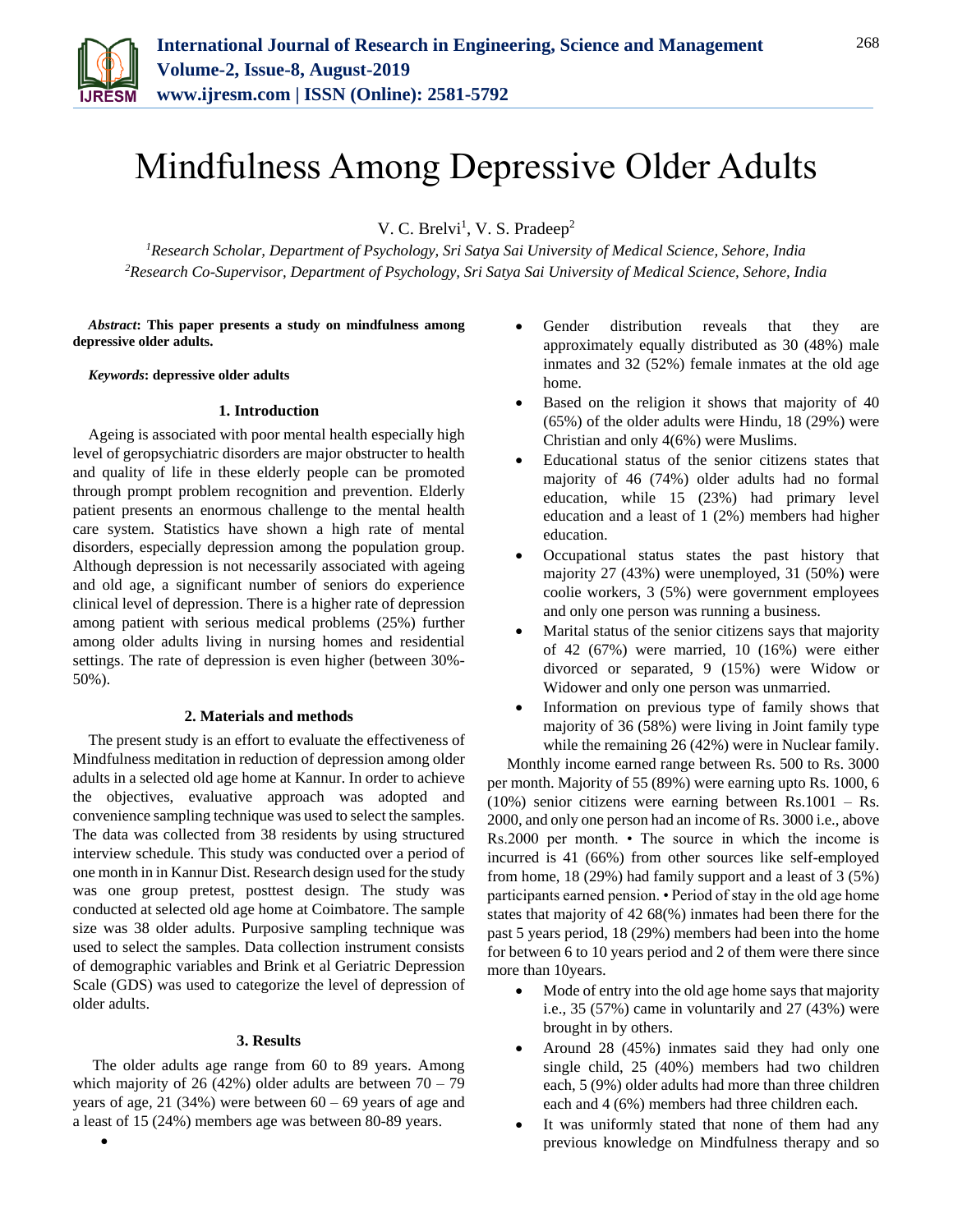

they had not practiced before. Major findings related to significant difference between the mean pretest geriatric assessment score and mean posttest geriatric assessment score of Mindfulness meditation on depression among older adults in selected old age home.

In this study, it was found that there is a significant difference between the mean pretest geriatric assessment score and mean post test geriatric assessment score of Mindfulness meditation on depression among older adults in selected old age home at 0.05level of significance. The obtained "t" values for mild (10.589),moderate depression (28.500) and severe(11.667) were statistically significant at 0.05 level.

This illustrates that the mean difference of pre test geriatric assessment and post test geriatric assessment score of mild and moderate depression, is a true difference and has not occurred by chance. So the investigator accepts the research hypothesis. Major findings related to association between the post test score of Mindfulness meditation on depression among older adults with their selected demographic variables.

The findings revealed that there is no significant association between the post test score of Mindfulness meditation and level of depression among the older adults with selected demographic variables such as age, gender, religion, education, occupational status, marital status, type of family and income, source of income, period of stay in old age home, mode of entry in old age homes, no of children. However, there was a statistical significant association between the post test score of Mindfulness meditation and level of depression among the older adults with selected demographic variables such as the source of income and period of stay in alone with a p value<0.05 level.

## **4. Discussion**

The level of depression among older adults was assessed before and after the application of Mindfulness therapy. The level of depression was assessed using Brink et al geriatric depression scale. older adults based on the level of depression in pretest and post test assessment. During pretest it was evident that majority of older adults i.e., 47(76%) had moderate level of depression, while 13 (21%) older adults had mild level of depression, and a least of 2 (3%) participants were identified with severe level of depression. After Mindfulness Therapy it was found that a majority of 36 (58%) older adults were relieved depression, i.e., they were normal, while 24 (39%) had mild level of depression and a least of 2 (3%) had moderate level of depression. The assessment reveals that Mindfulness Therapy was has influenced the change in level of depression among the older adults.

Mindfulness meditation was given to the older adults and comparativeness was done between pre-test and post- test. The result revealed that, in pre-test 21% of senior citizen found to be mildly depressed,76%found to be moderately depressed and 3% senior citizens found to be severely depressed. In contrast

to this post test scores revealed 58% older adults found to be relieved depression and 39% had mild level meditation and 3% had moderate depression.

The study findings concludes that the, pre-test mean depression score was 18.6452 with a standard deviation of 3.4169 and post-test mean depression score was 9.323 with a standard deviation of 2.6782. The standard error of mean are much lesser than the standard deviation, on comparison is evident that both pre-test and post test scores are drawn from the same homogeneous population. Thus the mean difference for the depression score was 22.814. The significance in mean difference was analyzed using paired "t" test. Since the calculated  $t$ , t" value is greater than the table value at 0.05 level of significance, it is inferred that the hypothesis "H: There will be significant difference in pre-test and post test score among the samples at P<0.05" is accepted. This proves that Mindfulness Therapy was effective in reducing depression level of older adults.

Association between the post test depression level among older adults with their demographic variables are assessed using  $\chi$ 2 test. The association between post test depression level with selected demographic variables of older adults as Age, Gender, Religion, Education, Occupational Status, Marital Status, Previous type of Family, Monthly income, Source of Income, Period of stay in old age home, Mode of entry in old age home and Number of children were analysed using Chi-square  $(\chi^2)$ test. The post test depression level on association with type of family and no of children at 0.05 level of sign.

#### **5. Conclusion**

Mental health is very essential for every healthy person. Mindfulness meditation is a simple, safe and easy to implement and most acceptable method for depressive clients. The findings of the study support this intervention to reduce the depression level of older adults. The clinical and community health nurses should understand the importance of mental well-being of senior citizens and attend the senior citizens with these types of natural treatment modalities.

#### **References**

- [1] Jahan, S. (2015). Assessment of flood-related mental illness in Bangladesh (Doctoral dissertation, Queensland University of Technology
- [2] Kobau, R., Seligman, M. E., Peterson, C., Diener, E., Zack, M. M., Chapman, D., & Thompson, W. (2011). Mental health promotion in public health: Perspectives and strategies from positive psychology. American journal of public health, 101(8).
- [3] Kabat-Zinn, J. (1982). An outpatient program in behavioural medicine for chronic pain patients based on the practice of mindfulness meditation: Theoretical considerations and preliminary results. General Hospital Psychiatry, 4(1), 33– 47.
- [4] Reza Zolfagharifard, Positive psychology interventions + 3 ways to find the one you need, February 2017. https://positivepsychologyprogram.com/positive-psychologyinterventions/
- [5] Fatima, Z., & Maqbool, S. (2017). Prevalence of post-traumatic stress disorder and depression among flood affected individuals of Kashmir after six months of flood. IJAR, 3(6), 184-188.